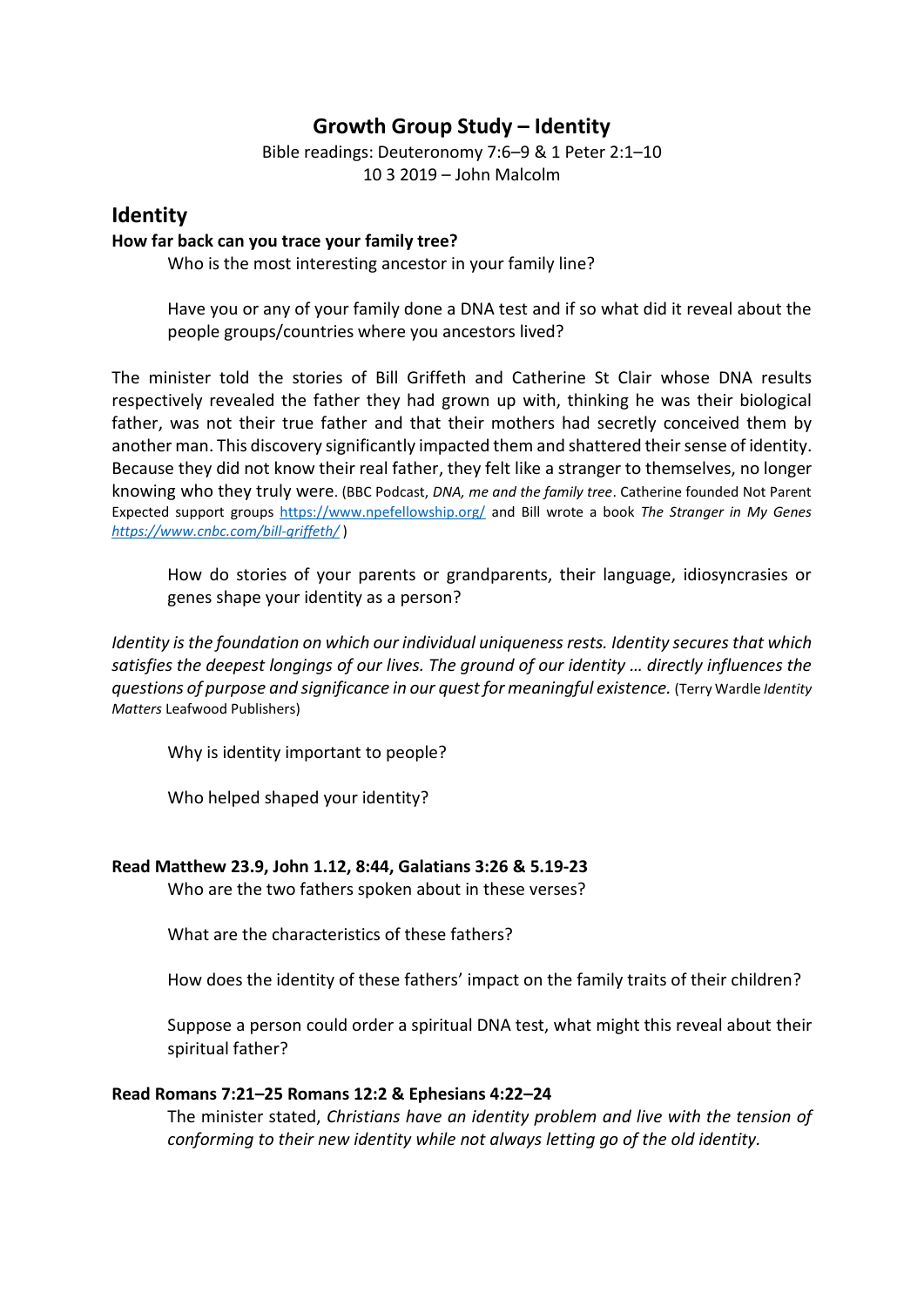Why do you think some Christians struggle with this tension?

Given the glory of the new identity in Christ, why do we find the old identity attractive and sometimes slip back into these old ways?

# **Chosen**

Over the next month we are looking at our new identity as described by Peter "*But you are a chosen people, a royal priesthood, a holy nation, God's special possession, ….*" 1 Peter 2:9, and individually considering each of the phrases he uses to describe our new identity. Today we consider what it means to be **a chosen people.**

**What do we know about Peter and his relationship with Jesus that would give him confidence to say these things?**

We meet Peter as a fisherman and leave him as a key leader in the early church. How did his identity change through knowing Jesus?

#### **Read Mark 13.1-2 & 1 Peter 2:4–10**

Which Old Testament image Peter is drawing on?

Given the temple (central to the spiritual/national identity of the Jewish people) was destroyed by the Romans in 70AD with the stone walls toppled, what is the importance of this new spiritual temple with Christ as the cornerstone?

#### **Read Joshua 24.15 & Romans 11.29**

CS Lewis wrote about his conversion to Christianity as a long journey of wrestling with his thoughts about life and God. He mentions a moment riding on a bus in which he strongly felt God gave him freedom to chose whether or not to follow God. Have any of your group had a similar moment/awareness of free choice – if so describe your experience to the group?

The minister suggested *our humans can be fickle and often waver in our choices*. How does this differ from when God makes a choice?

#### **Read John 1:12**

Human rights vary from generation to generation, from nation to nation, and from democracy to dictatorship – what right does God give us and what do you think that right entitles us to?

The minister suggested *if we look in a heavenly mirror we would see our reflection as God sees us, but if we look at ourselves spiritually through an earthly mirror it could distort our image much like a fairground hall of mirrors*. If God has chosen us, how might that influence our identity and how we see ourselves?